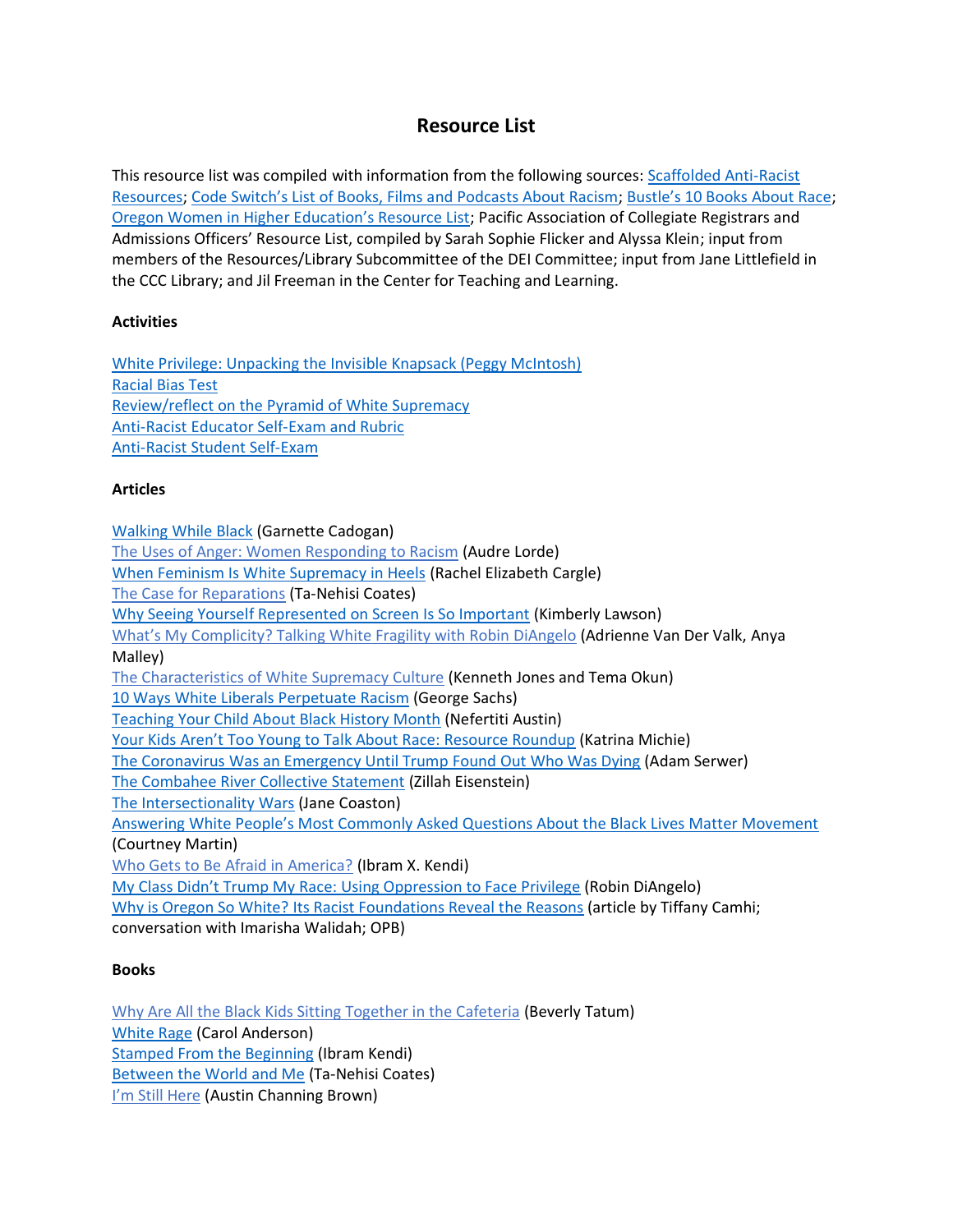[Whistling Vivaldi](https://wwnorton.com/books/Whistling-Vivaldi/) (Claude Steele) [White Awake](https://www.ivpress.com/white-awake) (Daniel Hill) [Me and White Supremacy](https://www.meandwhitesupremacybook.com/) (Layla F. Saad) [So You Want to Talk About Race](https://www.sealpress.com/titles/ijeoma-oluo/so-you-want-to-talk-about-race/9781580056779/) (Ijeoma Oluo) [Why I'm No Longer Talking to White People About Race](http://renieddolodge.co.uk/books/) (Reni Eddo-Lodge) [The Fire This Time](https://www.simonandschuster.com/books/The-Fire-This-Time/Jesmyn-Ward/9781501126352) (Jesmyn Ward) [How to Be an Antiracist](https://www.ibramxkendi.com/books-1) (Ibram X. Kendi) [The Fire Next Time](https://www.penguinrandomhouse.com/books/7753/the-fire-next-time-by-james-baldwin/) (James Baldwin) [The End of Policing](https://www.versobooks.com/books/2426-the-end-of-policing) (Alex Vitale) [Dear White Christians](https://www.eerdmans.com/Products/7207/dear-white-christians.aspx) (Jennifer Harvey) [The Color of Compromise](https://www.thecolorofcompromise.com/) (Jemar Tisby) [Trouble I've Seen](https://heraldpress.com/books/trouble-ive-seen/) (Drew Hart) [I Bring the Voices of My People](https://www.indiebound.org/book/9780802877208?aff=CCFW) (Chanequa Walker-Barnes) [Antiracist Baby](https://bookshop.org/books/antiracist-baby/9780593110416) (Ibram X. Kendi) [The Crossover](https://kwamealexander.com/product/f/BOOKS/10) (Kwame Alexander) [This Book Is Anti-Racist](https://www.indiebound.org/book/9780711245211) (Tiffany Jewell) [Raising White Kids](https://www.abingdonpress.com/product/9781501856426/) (Jennifer Harvey) [Books to Teach White Children and Teens How to Undo Racism and White Supremacy](https://www.charisbooksandmore.com/books-teach-white-children-and-teens-how-undo-racism-and-white-supremacy) [Race for Profit](https://www.abingdonpress.com/product/9781501856426/) (Keeanga-Yamahtta Taylor) [A Terrible Thing to Waste](https://www.abingdonpress.com/product/9781501856426/) (Harriet A. Washington) [From the War on Poverty to the War on Crime](https://www.hup.harvard.edu/catalog.php?isbn=9780674979826) (Elizabeth Hinton) [Automating Inequality](https://www.npr.org/books/titles/586392678/automating-inequality-how-high-tech-tools-profile-police-and-punish-the-poor) (Virginia Eubanks) [Blackballed](https://www.nyrb.com/products/blackballed?variant=1094927969) (Darryl Pinckney) [Dog Whistle Politics](https://www.npr.org/books/titles/358318685/dog-whistle-politics-how-coded-racial-appeals-have-reinvented-racism-and-wrecked) (Ian Haney Lopez) [Medical Bondage](https://ugapress.org/book/9780820354750/medical-bondage/) (Deirdre Cooper Owens) [Body and Soul](https://manifold.umn.edu/projects/body-and-soul) (Alondra Nelson) [When They Call You a Terrorist](https://www.amazon.com/gp/product/1250171083/ref=as_li_ss_tl?ots=1&ie=UTF8&linkCode=ll1&tag=bustle10629-20&linkId=8b158b9d1d7133157d3f2cadb5e55bb5) (Patrisse Khan-Cullors and Asha Bandele) [Eloquent Rage](https://www.amazon.com/gp/product/1250112575/ref=as_li_ss_tl?ots=1&ie=UTF8&linkCode=ll1&tag=bustle10629-20&linkId=2b3c3dbd34f0b5a0eb2effb6cce340cc) (Brittney Cooper) [An African American and Latinx History of the United States](https://www.amazon.com/African-American-Latinx-History-ReVisioning/dp/0807005932/ref=as_li_ss_tl?ots=1&_encoding=UTF8&qid=&sr=&dpID=619Vasscc1L&preST=_SY344_BO1,204,203,200_QL70_&dpSrc=detail&linkCode=ll1&tag=bustle10629-20&linkId=d421eda8b65850f98d8049bc3c9b8cee) (Paul Ortiz) [The Color of Success](https://www.amazon.com/gp/product/0691168024/ref=as_li_ss_tl?ots=1&ie=UTF8&linkCode=ll1&tag=bustle10629-20&linkId=3cab929fa4aa93cb90b7b0d8902dcabe) (Ellen Wu) [Waking Up White](https://www.amazon.com/gp/product/0991331303/ref=as_li_ss_tl?ots=1&ie=UTF8&linkCode=ll1&tag=bustle10629-20&linkId=1a6b151eb7b0356efb0285cb87d06666) (Debby Irving) [This Muslim American Life](https://www.amazon.com/gp/product/1479835641/ref=as_li_ss_tl?ots=1&ie=UTF8&linkCode=ll1&tag=bustle10629-20&linkId=68872d2da78a4dfcfcfa2dd030b7cc82) (Moustafa Bayoumi) [The Hidden Rules of Race](https://www.amazon.com/gp/product/110841754X/ref=as_li_ss_tl?ots=1&ie=UTF8&linkCode=ll1&tag=bustle10629-20&linkId=be72777a45ef468979eb7ca813a5f3c9) (Andrea Flynn, Susan R. Holmberg, Dorian T. Warren, and Felicia J. Wong) [Algorithms of Oppression](https://www.amazon.com/gp/product/1479837245/ref=as_li_ss_tl?ots=1&ie=UTF8&linkCode=ll1&tag=bustle10629-20&linkId=9c6bb07c6079cba9d8d60d3461d3674f) (Safiya Umoja Noble) [White Fragility](https://robindiangelo.com/publications/) (Robin DiAngelo) [Teaching to Transgress](https://academictrap.files.wordpress.com/2015/03/bell-hooks-teaching-to-transgress.pdf) (bell hooks) [Gender Norms and Intersectionality](https://books.google.com/books/about/Gender_Norms_and_Intersectionality.html?id=GvGODwAAQBAJ) (Riki Wilchins) [Coretta Scott King Book Award Winners](https://www.commonsensemedia.org/lists/coretta-scott-king-book-award-winners) [Black Feminist Thought](https://books.google.com/books/about/Black_Feminist_Thought.html?id=cdtYsU3zR14C) (Patricia Hill Collins) [Heavy](https://www.kieselaymon.com/heavy) (Kiese Laymon) [I Know Why the Caged Bird Sings](https://www.penguinrandomhouse.com/books/3924/i-know-why-the-caged-bird-sings-by-maya-angelou/) (Maya Angelou) [Just Mercy](https://justmercy.eji.org/) (Bryan Stevenson) [Raising Our Hands](https://www.jennaarnold.com/book) (Jenna Arnold) [Redefining Realness](https://www.simonandschuster.com/books/Redefining-Realness/Janet-Mock/9781476709130) (Janet Mock) [Sister Outsider](https://www.penguinrandomhouse.com/books/198292/sister-outsider-by-audre-lorde/) (Audre Lorde) [The Bluest Eye](https://www.penguinrandomhouse.com/books/117662/the-bluest-eye-by-toni-morrison/) (Toni Morrison) [The New Jim Crow](https://newjimcrow.com/) (Michelle Alexander) [The Next American Revolution](https://www.ucpress.edu/book/9780520272590/the-next-american-revolution) (Grace Lee Boggs)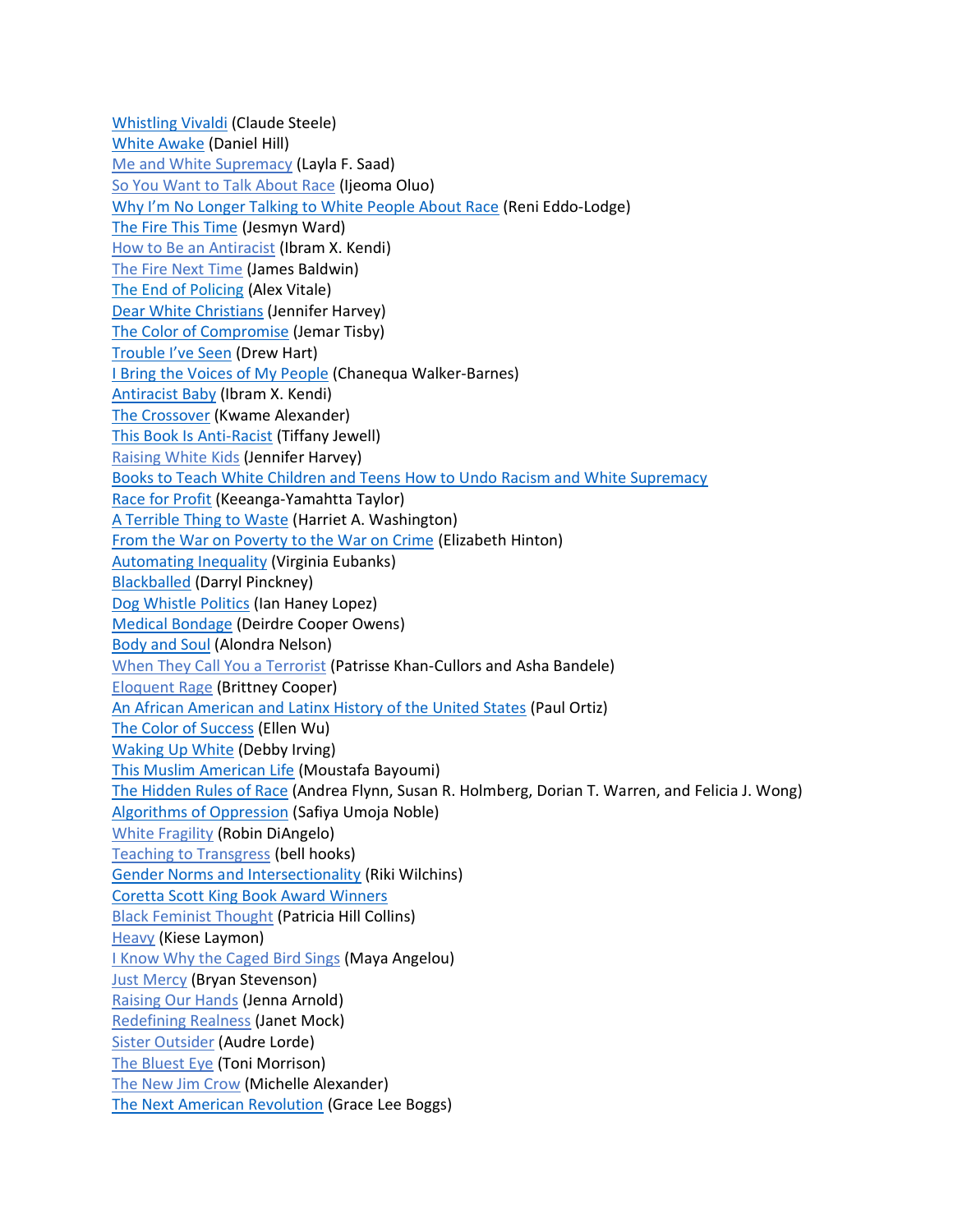[The Warmth of Other Suns](https://www.penguinrandomhouse.com/books/190696/the-warmth-of-other-suns-by-isabel-wilkerson/) (Isabel Wilkerson) [Their Eyes Were Watching God](https://www.zoranealehurston.com/books/their-eyes-were-watching-god/) (Zora Neale Hurston) [When Affirmative Action Was White](https://books.google.com/books/about/When_Affirmative_Action_was_White.html?id=cfhneJPcD38C) (Ira Katznelson)

#### **Support**

[MercatusPDX](https://mercatuspdx.com/directory/black-owned-businesses/#!directory/ord=rnd) (directory of Black-owned businesses) [Oregonlive.com](https://www.oregonlive.com/business/2020/06/organizations-create-directories-of-black-owned-businesses-and-black-leaders-in-portland.html) (article referencing different directories for Black-owned businesses) [Places to Donate](https://blacklivesmatters.carrd.co/#donate) compiled by Black Lives Matter [PDX Protest Bail Fund](https://www.gofundme.com/f/pdx-protest-bail-fund) [Unite Oregon City](https://www.facebook.com/groups/1930815500483813) [Clackamas County SURJ](https://www.facebook.com/groups/ClackamasSURJ) [Oregon DA for the People](https://www.oregondaforthepeople.com/) [Eric Ward of the Western States Center on 21 Things You Can Do Right Now](https://medium.com/@westernstatescenter/authoritarian-state-or-inclusive-democracy-21-things-we-can-do-right-now-ab8786c74bd9) [Oregon Black Pioneers](https://medium.com/@westernstatescenter/authoritarian-state-or-inclusive-democracy-21-things-we-can-do-right-now-ab8786c74bd9) [Portland NAACP](https://medium.com/@westernstatescenter/authoritarian-state-or-inclusive-democracy-21-things-we-can-do-right-now-ab8786c74bd9) [Don't Shoot PDX](https://medium.com/@westernstatescenter/authoritarian-state-or-inclusive-democracy-21-things-we-can-do-right-now-ab8786c74bd9) [Oregon Humanities](https://www.oregonhumanities.org/who/about-the-work/our-learning-list-toward-racial-justice/)

#### **Films/TV Shows**

[13](https://www.youtube.com/watch?v=krfcq5pF8u8)<sup>th</sup>, available on Netflix [I Am Not Your Negro,](https://www.amazon.com/I-Am-Not-Your-Negro/dp/B01MR52U7T) available on Amazon Prime [Whose Streets?,](https://www.hulu.com/movie/whose-streets-3e8f4b7a-75d4-4484-9843-e665b60e2758) available on Hulu

[LA 92,](https://www.netflix.com/title/80184131) available on Netflix [Teach Us All,](https://www.netflix.com/title/80198423) available on Netflix [Black America Since MLK,](https://www.pbs.org/show/black-america-mlk-and-still-i-rise/) available on PBS [American Son,](https://www.netflix.com/title/81024100) available on Netflix [Dear White People,](https://www.netflix.com/title/80095698) available on Netflix [If Beale Street Could Talk,](https://www.hulu.com/movie/if-beale-street-could-talk-a862614d-c49e-4208-b934-1476963896fe?entity_id=a862614d-c49e-4208-b934-1476963896fe) available on Hulu [King in the Wilderness,](https://www.hbo.com/documentaries/king-in-the-wilderness) available on HBO [See You Yesterday,](https://www.netflix.com/title/80216758?source=35) available on Netflix [When They See Us,](https://www.netflix.com/title/80200549?source=35) available on Netflix

#### **Podcasts**

['Whistling Vivaldi' and Beating Stereotypes](https://www.npr.org/templates/story/story.php?storyId=125859207) (NPR) [Armchair Expert with Heather McGhee](https://armchairexpertpod.com/pods/heather-mcghee) (Dax Shepard) [Side Effects of White Women](https://www.stitcher.com/podcast/starburns-audio/small-doses/e/54694841?autoplay=true) (Small Doses with Amanda Seales) [Well-Meaning White People](https://podcasts.apple.com/us/podcast/ep-30-bias-well-meaning-white-people/id1142903667?i=1000409893824) (Smartest Person in the Room) [Code Switch](https://www.npr.org/sections/codeswitch/) (NPR) [Brené with Ibram X. Kendi on How to Be an](https://podcasts.apple.com/us/podcast/unlocking-us-with-bren%C3%A9-brown/id1494350511?i=1000476611079) Antiracist (Unlocking Us with Brené Brown) [Kaepernick](https://www.nytimes.com/2019/01/17/podcasts/still-processing-kaepernick-nike.html) (Still Processing) [White Lies](https://www.npr.org/podcasts/510343/white-lies) (NPR) [1619](https://podcasts.apple.com/us/podcast/1619/id1476928106) (The New York Times) [Uncivil](https://gimletmedia.com/shows/uncivil) (Gimlet Media) [Pass the Mic](https://thewitnessbcc.com/pass-the-mic/) (The Witness Podcast Network)